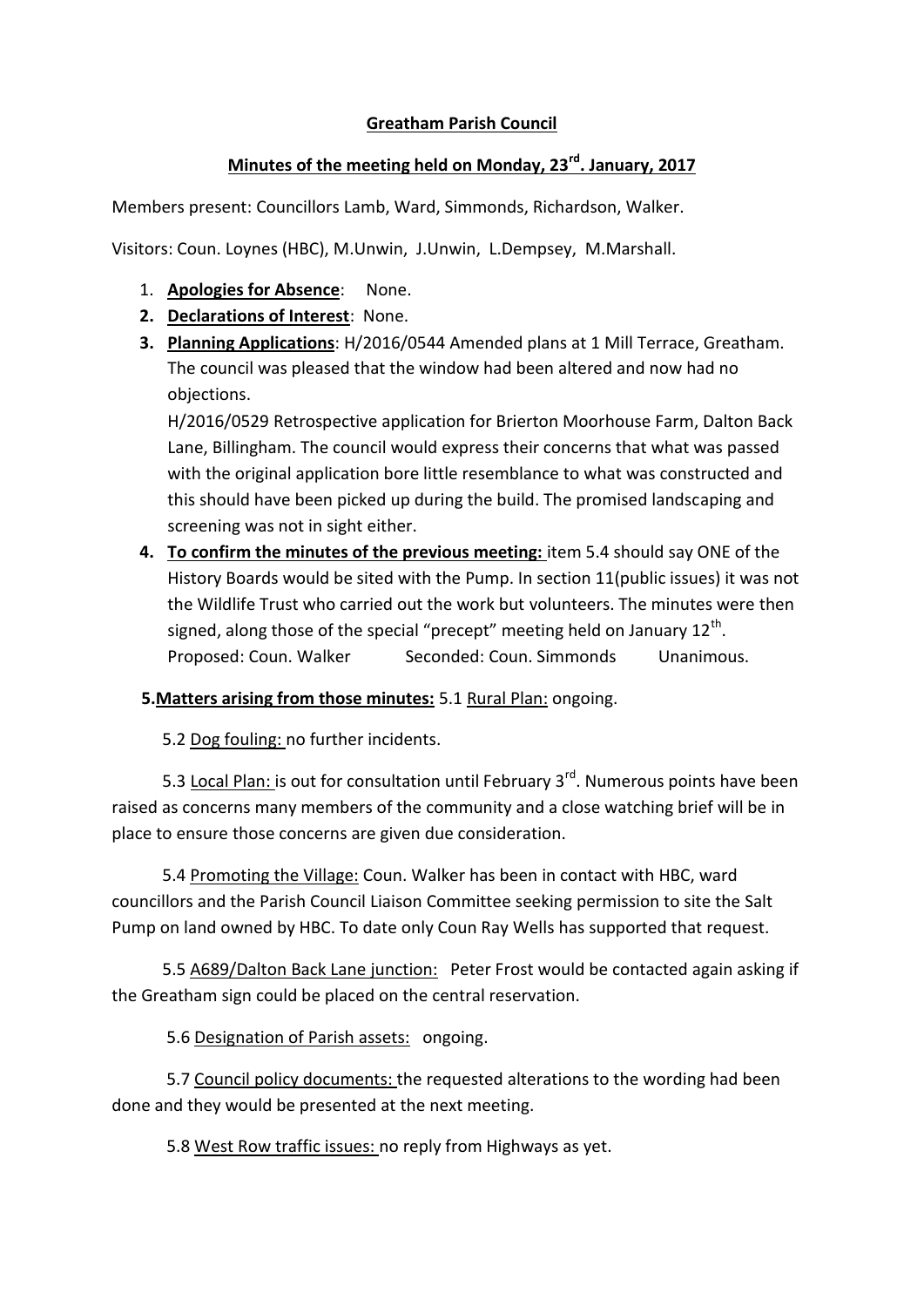5.9 Road/Path conditions in the parish: these matters were dealt with during Coun. Loynes report. All problems are listed on the various HBC schedules of work and are ongoing.

5.10 Benches in the Parish: discussions are now ongoing with the Hospital of God and checks being made with regard to liability insurance cover.

5.11 Village Green fencing: ongoing. 5.12 Thorntree Lane: ongoing.

5.13 Parking problems in the parish: the white van has only been seen once this month and Linda Dempsey did contact the company.

 5.14 New Parish Councillors: no progress had been made in recruiting. The chair would contact Keith Wilkinson and Coun. Ward would approach Rossmere Councillors to ascertain interest in joining the parish council.

 5.15 Bus shelter/Stop: no one had come forward with any low loading examples to put to HBC. The search continues, probably to Yarm.

 5.16 2017/18 Precept: an extra meeting was held in January and the charge confirmed at the same as the previous four years.

**6. New Agenda items:** none.

**7. Accounts:** transactions and balances were presented and accepted.

**8. Correspondence:** 8.1 Barclays Bank statements. 8.2 Peter Frost re seats.

8.3 Planning Applications (2).

**9. Reports:** 9.1 Greatham in Bloom: rather quiet at present and entry made for 2017.

 9.2 Power Station: There is now a new director. Local adverts have been placed for new apprentices and 700 have applied for the 8 vacancies! The station's life has also been extended until 2024.

9.3 Community Centre: the next meeting is on February  $3<sup>rd</sup>$ . when the next phase of re-development will be decided. The toilets are at the head of the queue. The floor has presented problems but they have now been rectified.

9.4 Conservation Advisory Committee: no further meetings.

 **10. Repairs and Maintenance:** 1. Potholes at Bank Top now on HBC list! 2.Path in The Drive between Front St./The Grove. 3.Brickwork in Mellanby Lane. 4.Footpath in Parish Row. 5.Flooding outside shop in Vicarage Row. 6.Path potholes at Sappers Corner. 7.Path on the bridge to Greatham Beck. 8.Black Path tree trimming. 9.Damaged play area in Hill View.